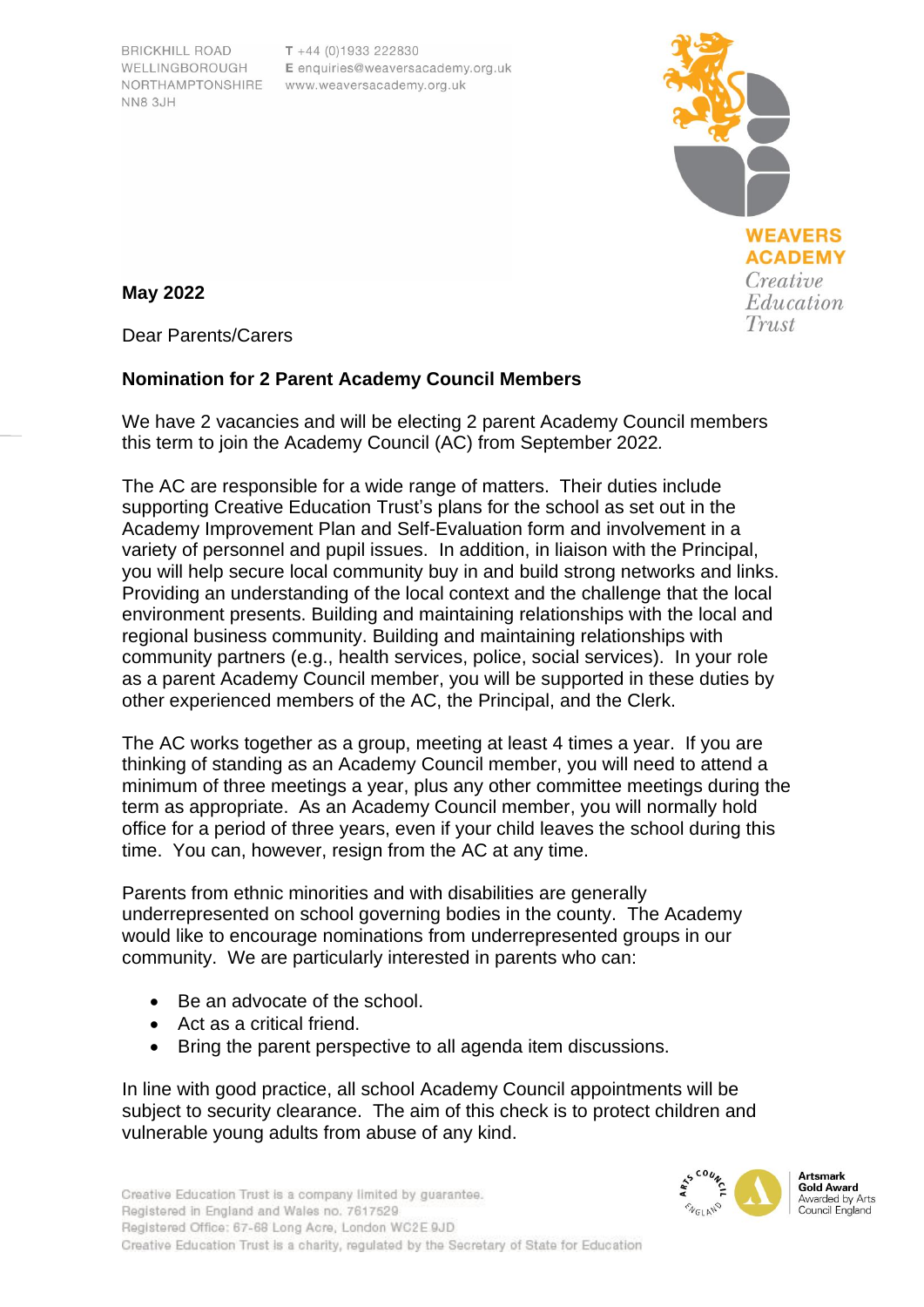Anyone who has parental responsibility for a pupil on the Academy roll at the time of the election can stand for election and can vote in the election. Once you are satisfied that you are eligible to become a parent Academy Council member, please complete the nomination form and declaration.

If you wish you can include a few details about yourself and why you would like to become a parent Academy Council member (not exceeding 100 words). This will then be circulated to all parents to help them decide who to vote for.

You do not have to complete this section, but if you don't you may put yourself at a disadvantage if there is an election. An election will be held if more nominations are received than the number of vacancies.

All nominations and declarations of suitability should be sent into Mrs Paula Clayton, via the school office by 4pm on Friday 27 May 2022. Every nomination and declaration must be signed.

On the Tuesday 7 June 2022 we will send out ballot papers with the names of the candidates and their details, if necessary. We send the ballot forms home with the children so please watch out for the letter! Each parent will have one vote per vacancy regardless of the number of children you have in the academy. The ballot is confidential; you can send or post the ballot papers back in a sealed envelope marked 'Ballot' or drop it into the ballot box in reception. All the votes must be in by 10am on Friday 17 June 2022, the ballot papers will then be counted.

Please think about becoming an Academy Council member or encouraging others as we need the perspective of committed parent Academy Council members.

Yours sincerely

Mrs Paula Clayton Clerk to the Academy Council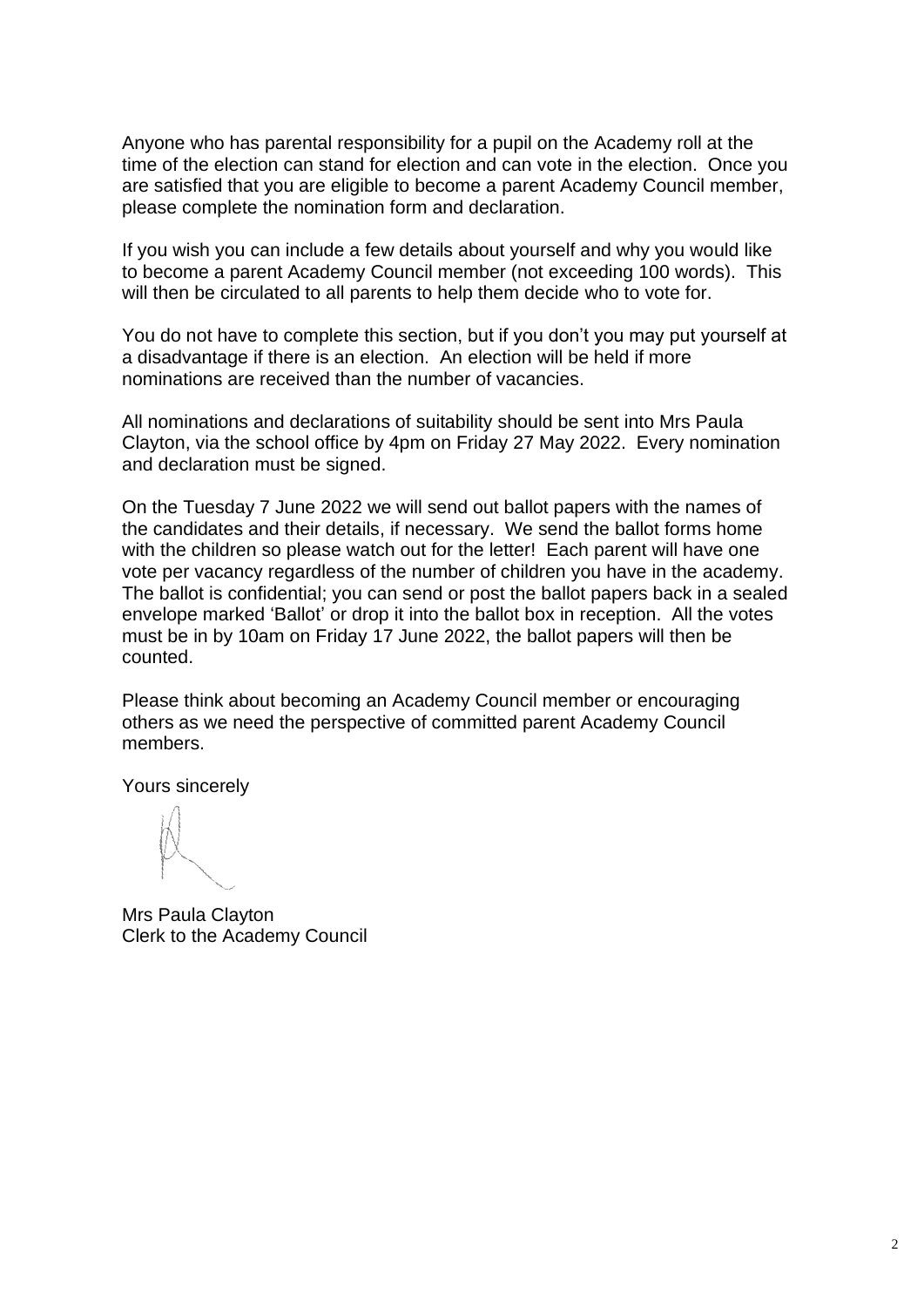# **Nomination Form**

Election for a Parent Academy Council member at Weavers Academy.

Name:

Children in year(s):

Pen Portrait (maximum 100 words please complete on reverse)

### **Suitability Confirmation**

**I am willing and eligible to stand for election as a Parent Academy Council member at Weavers Academy.**

I have read the rules regarding the eligibility to become a parent Academy Council member which I received with the nomination form.

Full name (please print)……………………………………………………………………….. Address………………………………………………………………………………………….. ……………………………………………………………………………………………………. Telephone……………………………………………………………………………………….. Signed:…………………………………………………………………………………………..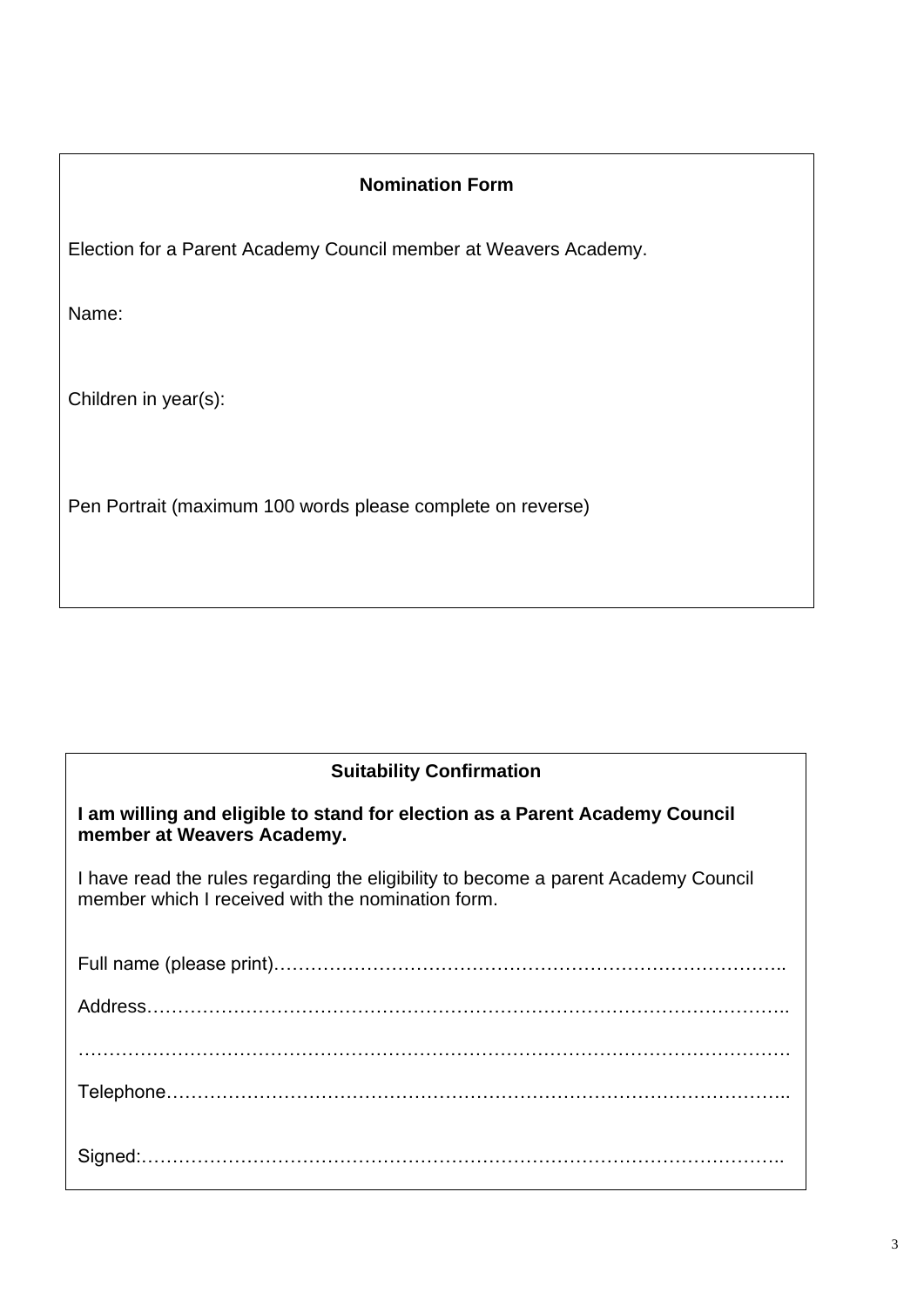Pen Portrait (maximum 100 words)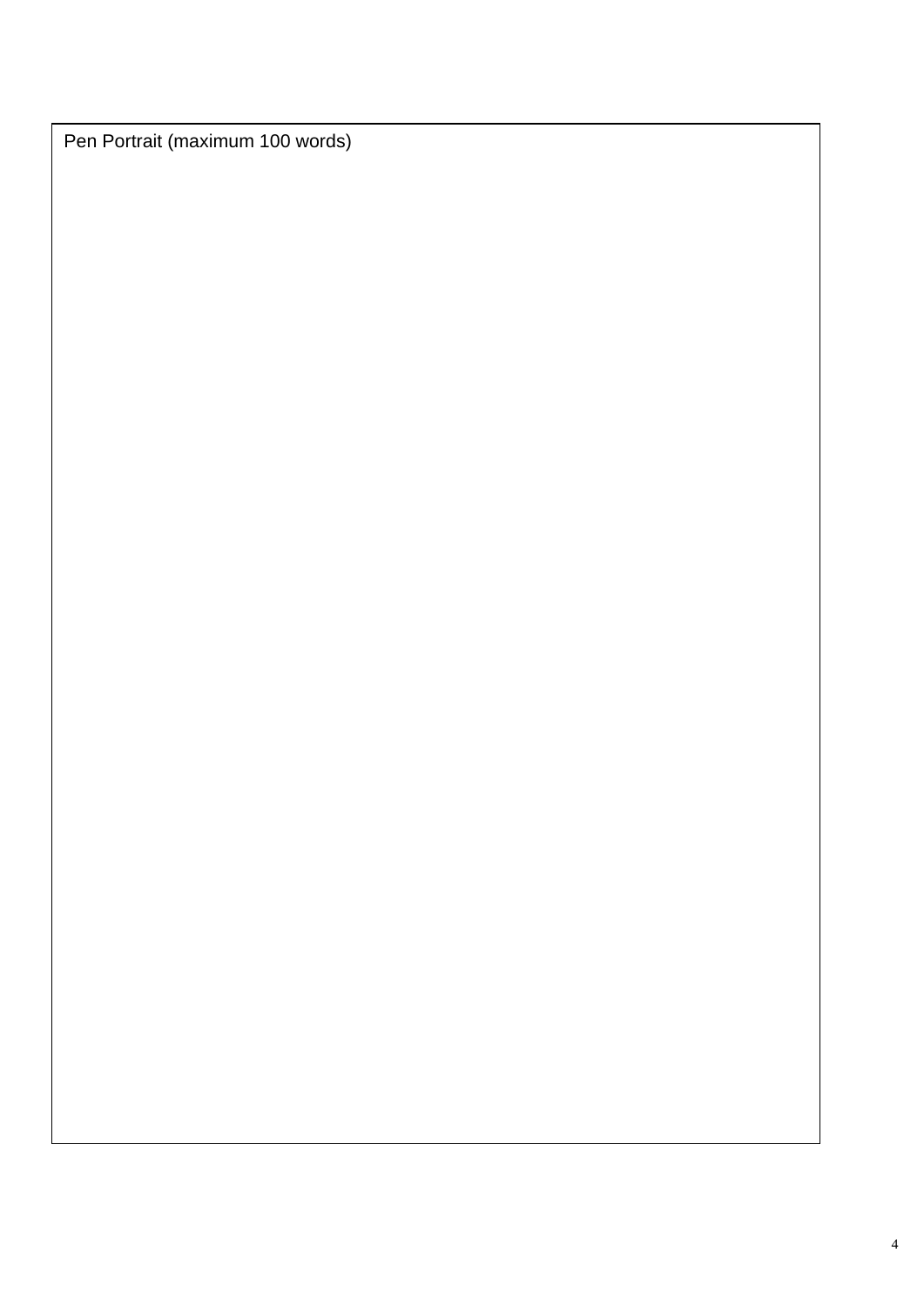

# **Code of Conduct for Creative Education Trust Academy Councils (ACs)**

### **This code sets out the expectations on and commitment required from AC members and Trust Directors for those responsible for governance to carry out their work within Trust schools and their communities.**

**The CET Board** is the overall governing body of the Trust and all its Academies. It is charged with the strategic direction of the Trust and is responsible to the Secretary of State for Education for executing its statutory duties. It appoints AC members and chairs.

### **The AC has the following core functions:**

- Ensuring that the overarching Trust strategy, which is set by the Board of Directors, is implemented at school level.
- Supporting CET's plans for the school as set out in the ADIP, SEF and annual budget.
- Providing understanding of the local context and the challenge that the local environment presents.
- Acting as a sounding board for senior leaders, especially the Principal or Head Teacher.
- Providing regular monitoring of health and safety matters, safeguarding provision, the welfare of looked after children, and provision for children with Special Educational Needs and Disabilities.
- Providing hearing panels for pupil behaviour matters.
- Building and maintaining positive local perceptions of the school.
- Building and maintaining relationships with the local and regional business community.
- Building and maintaining relationships with community partners (e.g. health services, police, social services).
- Undertaking local fundraising.

### **Role & Responsibilities**

- We have read and understood CET's Scheme of Delegation laying out the precise roles of each of the Board of Directors, Headteacher/Principal and the AC.
- We understand the purpose of the Board of Directors and the role of the Headteacher/Principal.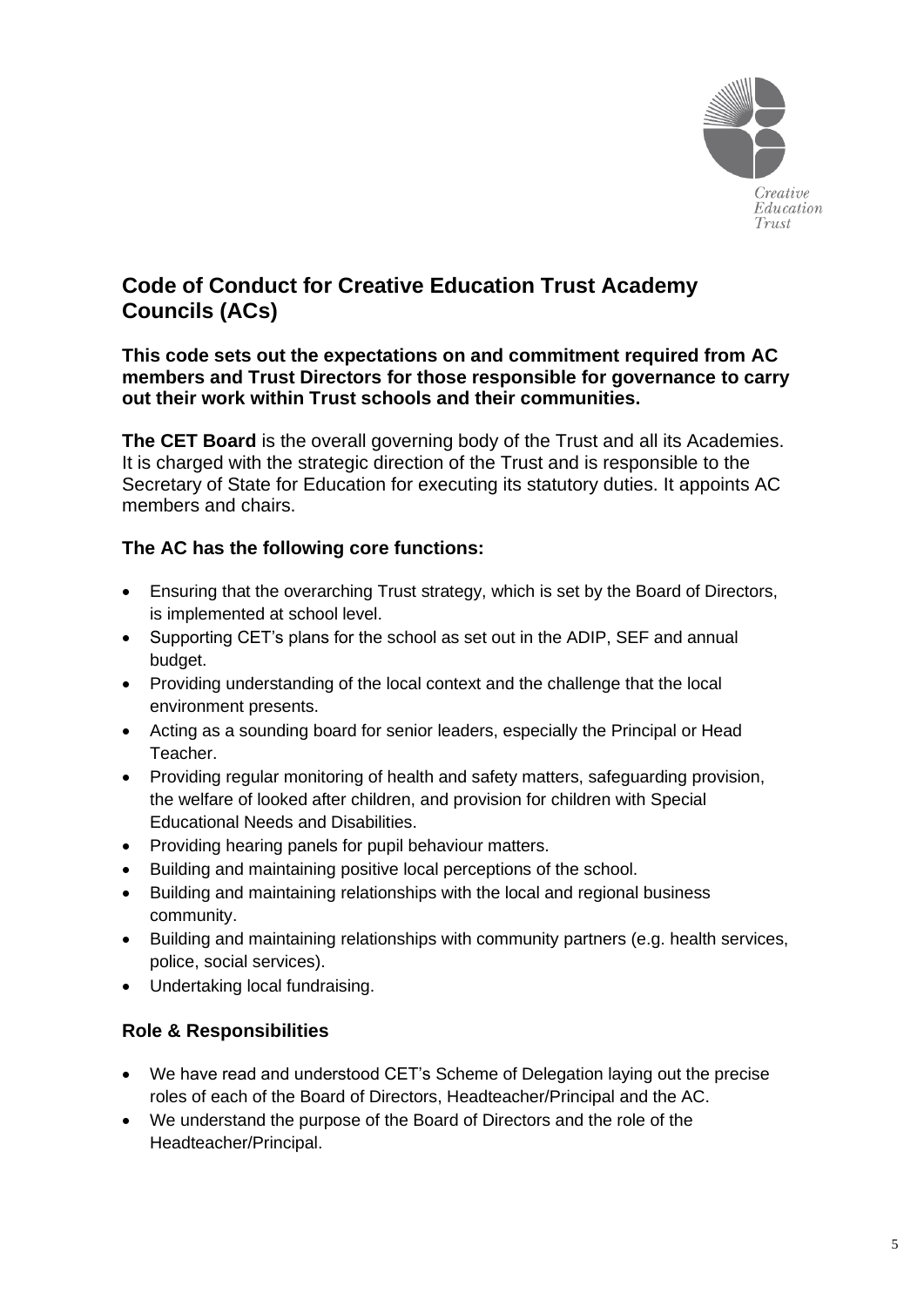- We accept that we have no legal authority to act individually, except when the Board of Directors has given us delegated authority to do so, and therefore we will only speak on behalf of the AC when we have been specifically authorised to do so.
- We accept collective responsibility for all decisions made by the AC or its delegated agents. This means that we will not speak against majority decisions outside the AC meeting.
- We have a duty to act fairly and without prejudice, and in so far as we have responsibility for staff, we will fulfil all that would be expected of a good employer.
- We will encourage open government and will act appropriately.
- We will consider carefully how our decisions may affect the community and other schools.
- We will always be mindful of our responsibility to maintain and develop the ethos and reputation of our school. Our actions within the school and the local community will reflect this.
- In making or responding to criticism or complaints affecting the school we will follow the procedures established by the Trust.
- We will actively support and challenge the Headteacher/Principal.

# **Commitment**

- We acknowledge that accepting office as a member of the AC involves the commitment of significant amounts of time and energy.
- We will each involve ourselves actively in the work of the AC, and accept our fair share of responsibilities, including service on committees or working groups.
- We will make full efforts to attend all meetings and where we cannot attend explain in advance why we are unable to.
- We will get to know the school well and respond to opportunities to involve ourselves in school activities.
- We will visit the school, with all visits to school arranged in advance with the staff and undertaken within the framework established by the Trust and agreed with the Headteacher/Principal.
- We will consider seriously our individual and collective needs for training and development and will undertake relevant training under the guidance of the Trust.
- We accept that in the interests of open government, our names, terms of office, roles on the AC, category of member and the body responsible for appointing us will be published on the school's website.

# **Relationships**

- We will strive to work as a team in which constructive working relationships are actively promoted.
- We will express views openly, courteously and respectfully in all our communications with other members.
- We will support the Chair in their role of ensuring appropriate conduct both at meetings and at all times.
- We are prepared to answer queries from other members in relation to delegated functions and take into account any concerns expressed, and we will acknowledge the time, effort and skills that have been committed to the delegated function by those involved.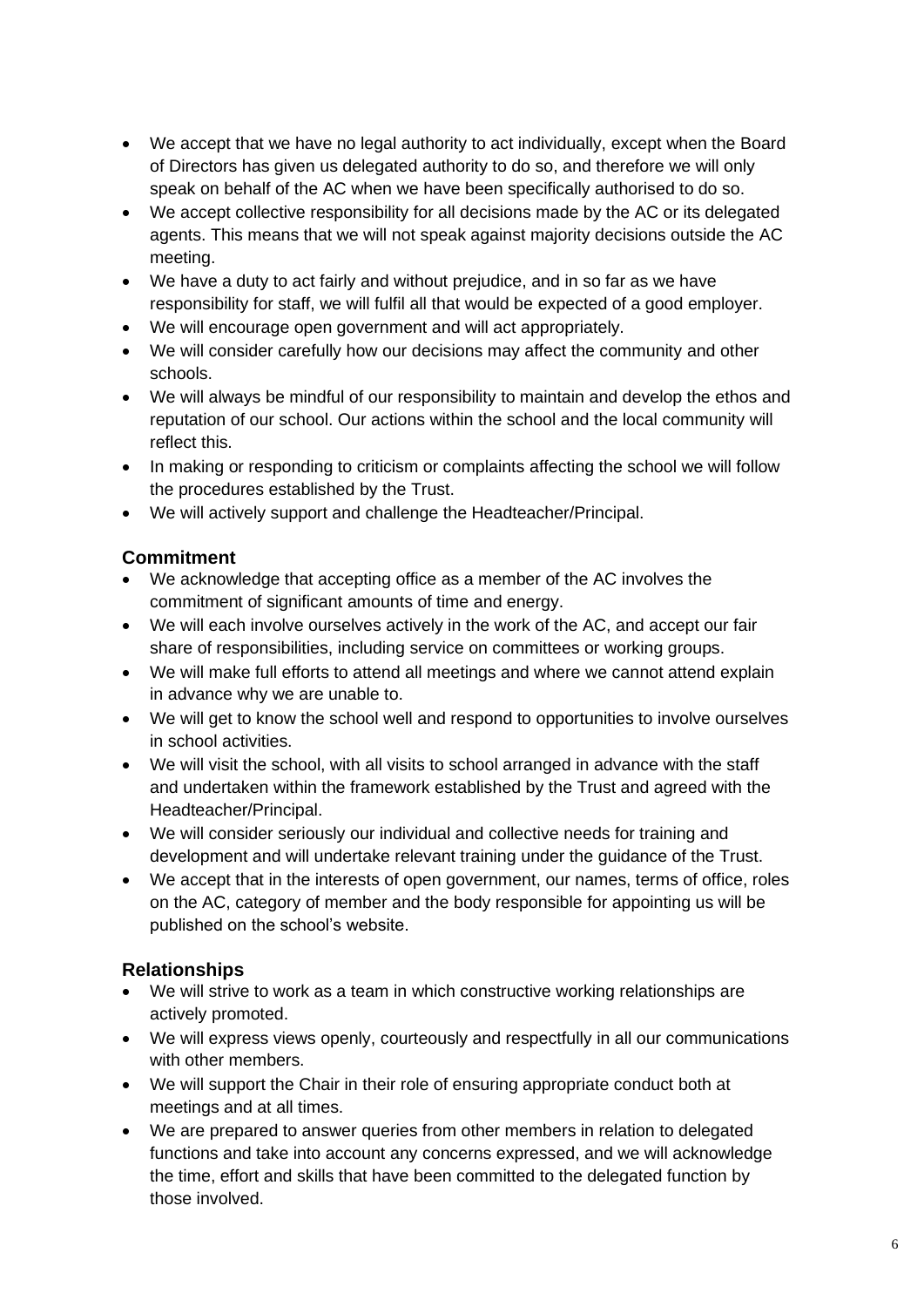• We will seek to develop effective working relationships with the Headteacher/Principal, staff and parents, the local authority and other relevant agencies and the community.

### **Confidentiality**

- We will observe complete confidentiality when matters are deemed confidential or where they concern specific members of staff or pupils, both inside or outside school.
- We will exercise the greatest prudence at all times when discussions regarding school business arise outside an AC meeting.
- We will not reveal the details of any AC vote.

### **Conflicts of interest**

- We will record any pecuniary or other business interest (including those related to people we are connected with) that we have in connection with the AC business in the Register of Business Interests, and if any such conflicted matter arises in a meeting we will offer to leave the meeting for the appropriate length of time. We accept that the Register of Business Interests will be published on the school's website.
- We will also declare any conflict of loyalty at the start of any meeting should the situation arise.
- We will act in the best interests of the Trust and the school as a whole and not as a representative of any group, even if elected to the AC.

### **Breach of this code of conduct**

- If we believe this code has been breached, we will raise this issue with the Chair and the Chair will investigate; the AC will only use suspension/removal as a last resort after seeking to resolve any difficulties or disputes in more constructive ways.
- Should it be the Chair that we believe has breached this code, another member, such as the Vice Chair will investigate.

#### **The Seven Principles of Public Life**

(Originally published by the Nolan Committee: The Committee on Standards in Public Life was established by the then Prime Minister in October 1994, under the Chairmanship of Lord Nolan, to consider standards of conduct in various areas of public life, and to make recommendations).

Selflessness - Holders of public office should act solely in terms of the public interest. They should not do so in order to gain financial or other material benefits for themselves, their family, or their friends.

Integrity - Holders of public office should not place themselves under any financial or other obligation to outside individuals or organisations that might seek to influence them in the performance of their official duties.

Objectivity - In carrying out public business, including making public appointments, awarding contracts, or recommending individuals for rewards and benefits, holders of public office should make choices on merit.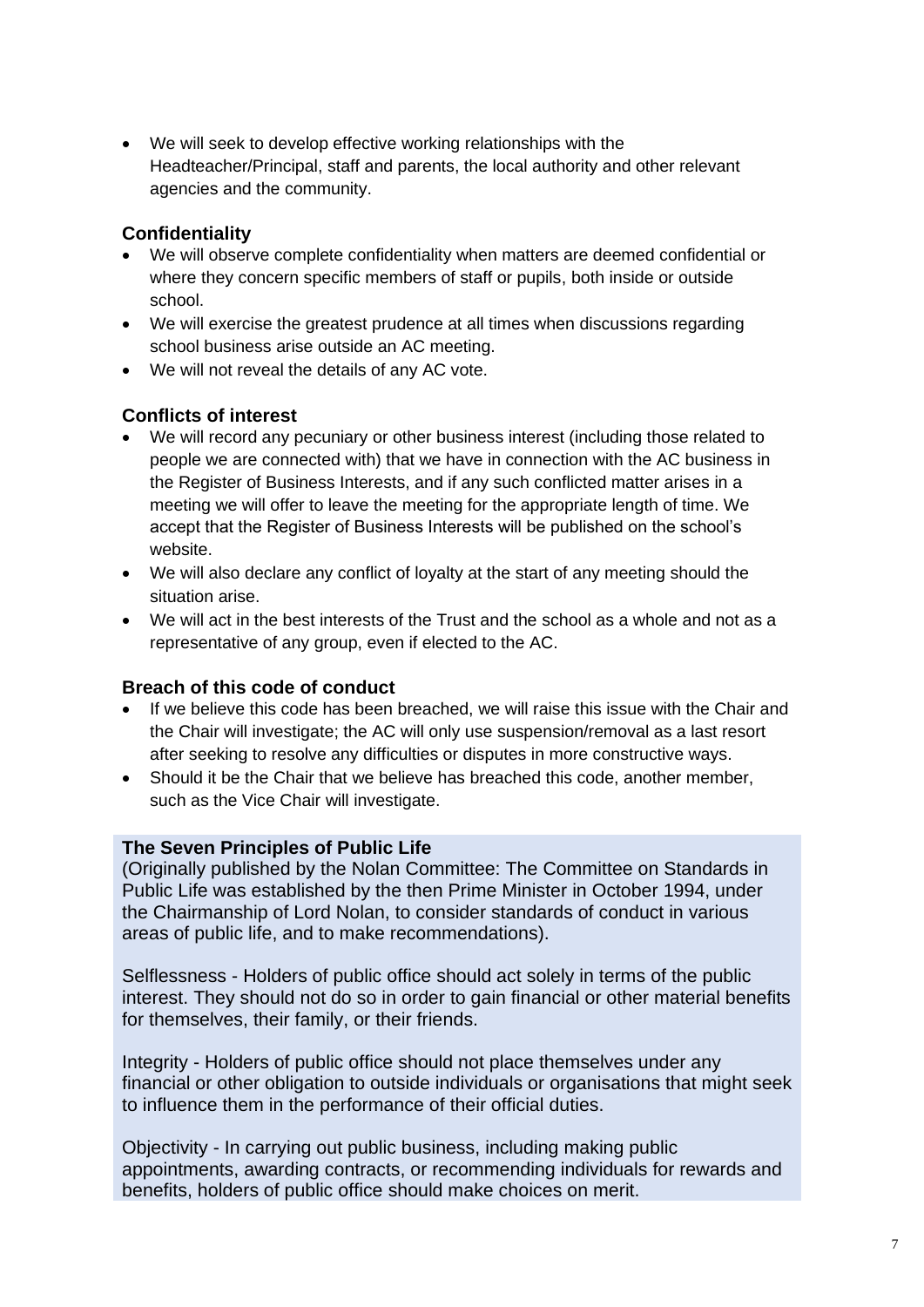Accountability - Holders of public office are accountable for their decisions and actions to the public and must submit themselves to whatever scrutiny is appropriate to their office.

Openness - Holders of public office should be as open as possible about all the decisions and actions that they take. They should give reasons for their decisions and restrict information only when the wider public interest clearly demands.

Honesty - Holders of public office have a duty to declare any private interests relating to their public duties and to take steps to resolve any conflicts arising in a way that protects the public interest.

Leadership - Holders of public office should promote and support these principles by leadership and example.

Adopted May 2022